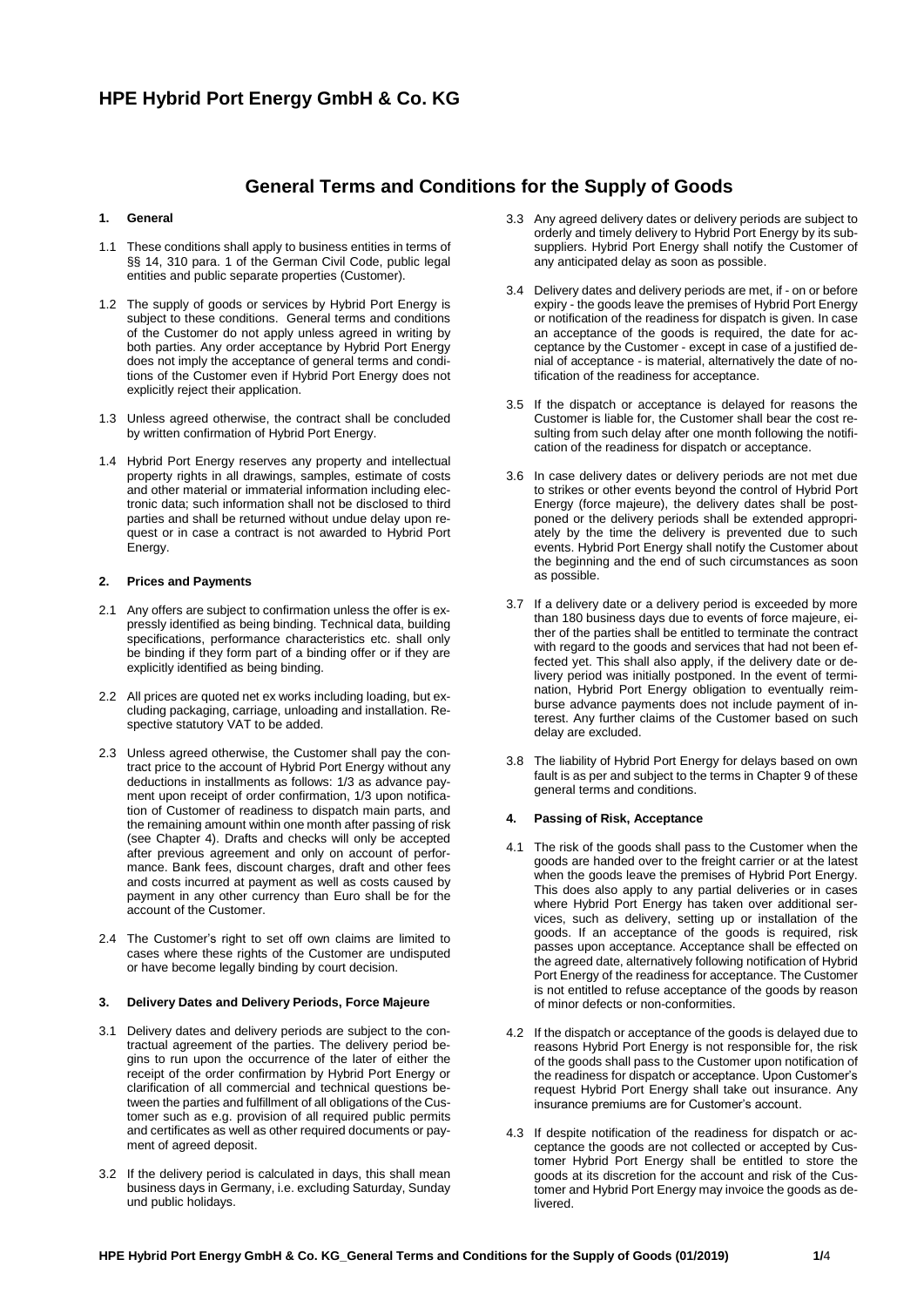4.4 Hybrid Port Energy shall be entitled to partial deliveries as far as such partial deliveries are acceptable to the Customer.

#### **5. Retention of Title**

- 5.1 Hybrid Port Energy reserves title to the goods until receipt of full and final payment under the respective contract.
- 5.2 For the period of such retention of title and until full and final payment to Hybrid Port Energy the Customer shall insure the goods against damage and loss for its own account. The terms of such insurance shall provide for assignment of the benefits and rights under the insurance to Hybrid Port Energy. Upon request of Hybrid Port Energy the Customer shall provide a copy of the insurance certificate and adequate evidence for the payment of the insurance premium.
- 5.3 The Customer shall be entitled to resell the goods in the course of its usual business operations. Herewith, the Customer assigns to Hybrid Port Energy its rights out of such resale as security for any payment obligations vis-à-vis Hybrid Port Energy and Hybrid Port Energy accepts such assignment. The assignment is limited to the amount of the existing payment obligations. Upon request of Hybrid Port Energy, the Customer shall disclose the assignment to its buyers. The Customer shall be entitled to collect payment for the resale of the goods on behalf of Hybrid Port Energy. The right of Hybrid Port Energy to collect payment of the goods resold by Customer is explicitly reserved. Upon request of Hybrid Port Energy the Customer shall provide Hybrid Port Energy with all necessary information and shall hand over all documents required for such collection of payment.
- 5.4 Any processing of the goods to which Hybrid Port Energy has reserved the title or combination of such goods with other goods shall be for the benefit of Hybrid Port Energy. Hybrid Port Energy shall become joint owner of the resulting goods in proportion to the value of the goods.
- 5.5 Insofar as the value of the abovementioned securities exceed the secured claims by more than ten (10) percent, Hybrid Port Energy will release securities of its choice and in the exceeding amount upon the Customer's request.
- 5.6 In case of a breach of contract by the Customer, particularly in case of late or delayed payment, Hybrid Port Energy, following a reminder, shall be entitled to take back the goods and the Customer shall be obliged to immediately return and hand over the goods to Hybrid Port Energy. For purpose of taking repossession of the goods Hybrid Port Energy shall be entitled to enter the premises of the Customer. The enforcement of Hybrid Port Energy rights in regard of the retention of title to the goods or the attachment of the goods do not require a prior termination of this contract.
- 5.7 The Customer shall not be entitled to pledge or to transfer the goods by way of security. The Customer shall immediately notify Hybrid Port Energy of any seizure or any other disposition by a third party in regard of the goods.

### **6. Warranty**

6.1 Hybrid Port Energy warrants the goods against defects in the quality of material and workmanship in accordance with the provisions of this chapter 6 by exclusion of any further claims, notwithstanding the provisions of Chapter 9.

- 6.2 Technical specifications, in particular details with regard to performance characteristics, shall not be deemed guaranteed by Hybrid Port Energy unless expressly agreed so in writing by Hybrid Port Energy.
- 6.3 Any defects in the goods for which Hybrid Port Energy is responsible shall be remedied by Hybrid Port Energy at Hybrid Port Energy' choice either by – if necessary repeated – repair or by delivery of new parts. The number of repeated remedying trials to be accepted by the Customer shall depend on the circumstances of each respective case and the principles of good faith. Upon discovery of any defects in the goods, the Customer shall immediately notify Hybrid Port Energy thereof in writing without undue delay. Upon request of Hybrid Port Energy, the title to replaced parts shall be transferred to Hybrid Port Energy. The Customer's right to rescind from the contract or to reduce the contract price in case the abovementioned remedial action fails remains unaffected.
- 6.4 In case defects have to be remedied abroad, Hybrid Port Energy' liability to bear the cost and expenses for remedial actions shall be limited to the cost and expenses that would have been incurred, if such remedial actions had been performed at the premises of Hybrid Port Energy. Any additional cost and expenses for air or express freight shall be for the Customer's account.
- 6.5 The warranty period for the goods shall be individually agreed by the parties. Unless agreed otherwise, Hybrid Port Energy shall warrant the goods for twelve (12) months from the passing of risk as per Chapter 4 above. In case of death, physical injury or harm to health as well as damages caused by gross negligence or intention the statutory limitation periods do apply (§ 309 No. 7a, b of the German Civil Code).
- 6.6 Hybrid Port Energy warrants any remedial work or replaced parts to the extent it warrants the original goods provided that the remedial actions have been performed or arranged by Hybrid Port Energy. The warranty period for such remedial work or replaced parts is six (6) months from the completion of the remedial work or the delivery of new parts, but in any case not exceeding an overall warranty period of eighteen (18) months, beginning with the initial handing over of the goods to the Customer or the freight carrier or acceptance of the goods respectively.
- 6.7 For the performance of any necessary remedial actions, the Customer shall allow for the required time and opportunity for such remedial actions and shall on its own account provide for support by its employees, machines and facilities and shall perform supporting work. Any additional cost and expenses for overtime work shall be for the Customer's account.
- 6.8 Hybrid Port Energy shall not be liable to remedy defects originating from normal wear and tear, defects caused by inadequate storage, use or exposure, chemical or electrical influences or other circumstances occurring after passing of risk to the Customer and for which Hybrid Port Energy is not liable for.
- 6.9 Warranty rights of the Customer are excluded, if
	- the erection, installation or commissioning of the goods by the Customer or a third party has not been performed in accordance with the instructions of Hybrid Port Energy or for other reasons has been performed inappropriately;
	- b) the Customer or a third party do not follow the instructions of Hybrid Port Energy for the handling, maintenance and inspection of the goods;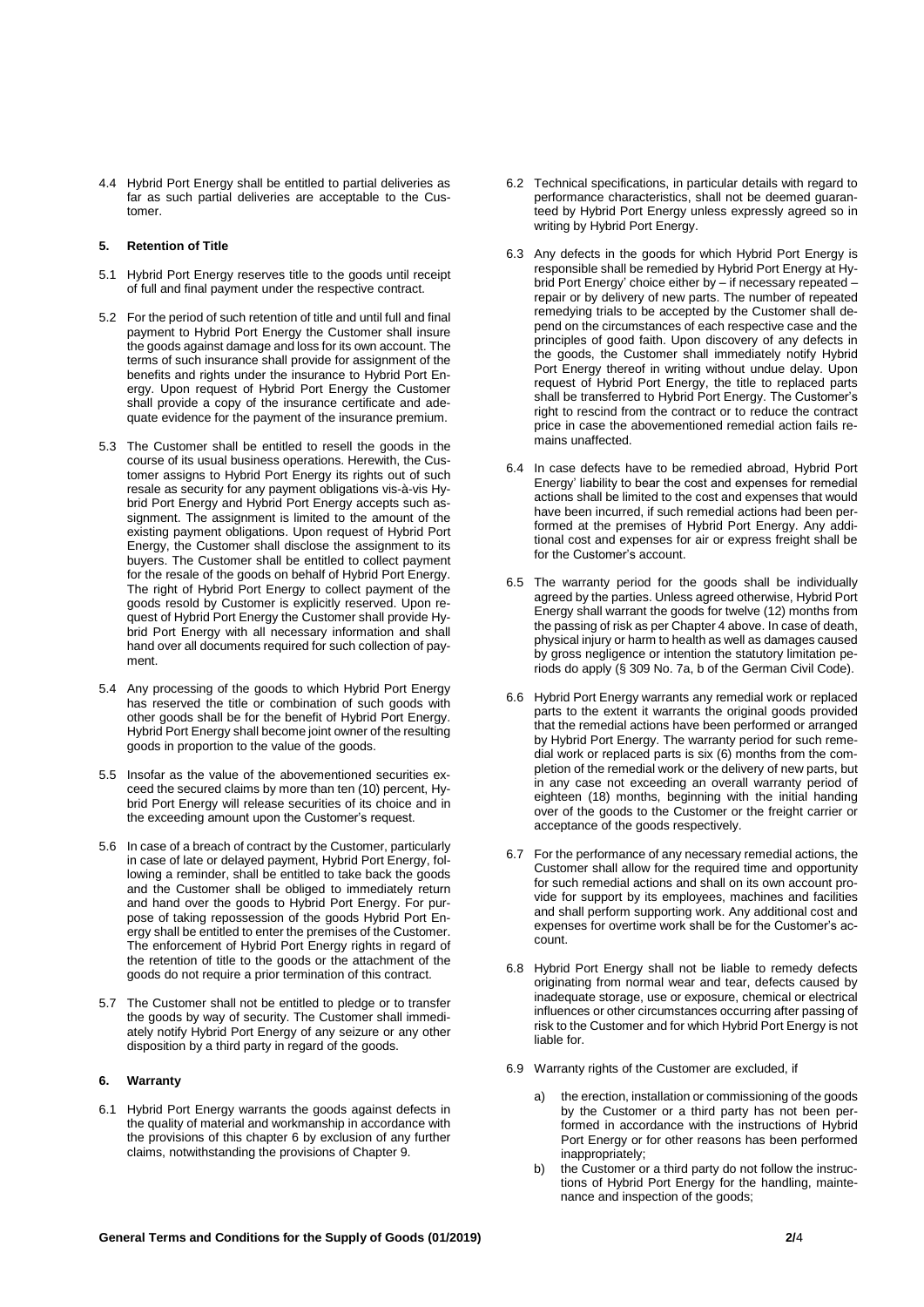- c) the Customer or any third party make any changes to or perform any repairs of the goods without the prior written consent or authorization of Hybrid Port Energy;
- d) spare parts not provided or authorized by Hybrid Port Energy are used;
- e) defects in the goods are caused by materials or parts delivered by the Customer or following construction prescriptions or instructions provided by the Customer.

### **7. Right of Cancellation of Customer**

- 7.1 The Customer shall only be entitled to cancel this contract by notice in writing, if
	- a) the performance of the obligations of Hybrid Port Energy under this contract definitely have become impossible. In case of partial impossibility, the Customer shall only be entitled to cancellation of the entire contract, if the Customer can prove that the partial delivery is of no interest to the Customer. Otherwise, the Customer shall be obliged to pay the respective contract price for the partial delivery. In case the impossibility occurs during Customer's delay in accepting the goods or the impossibility is caused by the sole or predominant default of the Customer, the Customer shall remain bound by its obligations under the contract;
	- b) Hybrid Port Energy does not meet the contractual delivery dates or periods, the Customer has set a reasonable additional time limit in writing and this additional time limit was exceeded by Hybrid Port Energy for other reasons than stipulated in Chapter 3.6. The Customer shall bear the burden of proof for the exceeding of the contractual delivery dates and periods and the exceeding of the additional time limit;
	- c) the Customer in writing has set a reasonable time limit for remedying a defect Hybrid Port Energy is liable for in accordance with Chapter 6 and such time limit is exceeded effectless for reasons for that Hybrid Port Energy is responsible for.
- 7.2 In case of Chapter  $7.1.b$  c) the Customer shall only be entitled to cancel the contract, if Hybrid Port Energy did not properly perform its contractual obligations and this failure to comply with the contractual obligations constitutes a major non-conformity.
- 7.3 Otherwise Chapter 9.2 does apply.

#### **8. Right of Cancellation of Hybrid Port Energy**

8.1 Hybrid Port Energy shall be entitled to cancel the contract, in whole or in part, without setting of a time limit, if after having concluded the contract it becomes apparent that the performance of Customer's obligations under this contract are endangered because of lacking capacity, for example, if insolvency proceedings on the assets of the Customer have been commenced.

## **9. Liability**

9.1 If the goods are not fit for the contractually foreseen purpose due to a fault of Hybrid Port Energy as a result of incorrect or failing consultancy, incorrect instructions for operation or maintenance or default of other contractual accessory obligations of Hybrid Port Energy, the provisions of Chapter 6 and 9 shall apply to the exclusion of any further claims of the Customer.

- 9.2 For damages other than damages to the goods, Hybrid Port Energy shall – for what ever legal reason – only be liable
	- (a) in case of intention or gross negligence;
	- (b) in case of culpable injury of life, physical injury or harm to health;
	- (c) in case of defects that have been fraudulently concealed or the absence of which has been guaranteed by Hybrid Port Energy;
	- (d) in case of breach of material contractual obligations;
	- (e) in cases of product liability for physical injuries or damages to property according to the Product Liability Act (*Produkthaftungsgesetz*).
- 9.3 In case of a contract with a ship-owner or agent on goods that are deployed on ships as well as in case of performance of services on board of ships, Hybrid Port Energy shall not be liable for gross negligence with regard to the duty to exercise proper care or contractual accessory obligations of ordinary vicarious agents.
- 9.4 In cases of negligent breach of material contractual obligations as per Chapter 9.2.(d) above, Hybrid Port Energy' liability shall be limited to the typical and reasonably foreseeable damage.
- 9.5 In case of delay in delivery Hybrid Port Energy, after a grace period of one (1) week, is obliged to pay liquidated damages to the Customer in an amount equal to one (1) percent of the contract price of the delayed goods for each full week of delay, but in any case not exceeding five (5) percent of the contract price of the delayed goods. Any further claims of the Customer against Hybrid Port Energy due to delay in delivery are excluded.
- 9.6 Any further liability of Hybrid Port Energy towards the Customer is excluded.

#### **10. Assignment of Rights and Obligations**

The Customer shall not be entitled to any assignment of its contractual rights and obligations without prior written approval of Hybrid Port Energy.

#### **11. Statute of Limitations**

In the absence of any explicit deviating agreement of the parties, all claims of the Customer – based on whatever legal reason – are subject to a limitation period of twelve (12) months. Damage claims according to Chapter 9.2 a-e shall be subject to the statutory limitation periods.

#### **12. Venue, Applicable Law, Severability Clause**

- 12.1 The venue for all disputes arising out of or in connection with this contract shall be Hamburg, Germany. Hybrid Port Energy shall also be entitled to file any action at the place of business of the Customer. Any exclusive legal venues required by law shall remain unaffected.
- 12.2 This contract and the legal relationship between Hybrid Port Energy and the Customer shall be subject to the laws of the Federal Republic of Germany, exclusively. The application of the Convention on International Sales of Goods (CISG) is excluded.